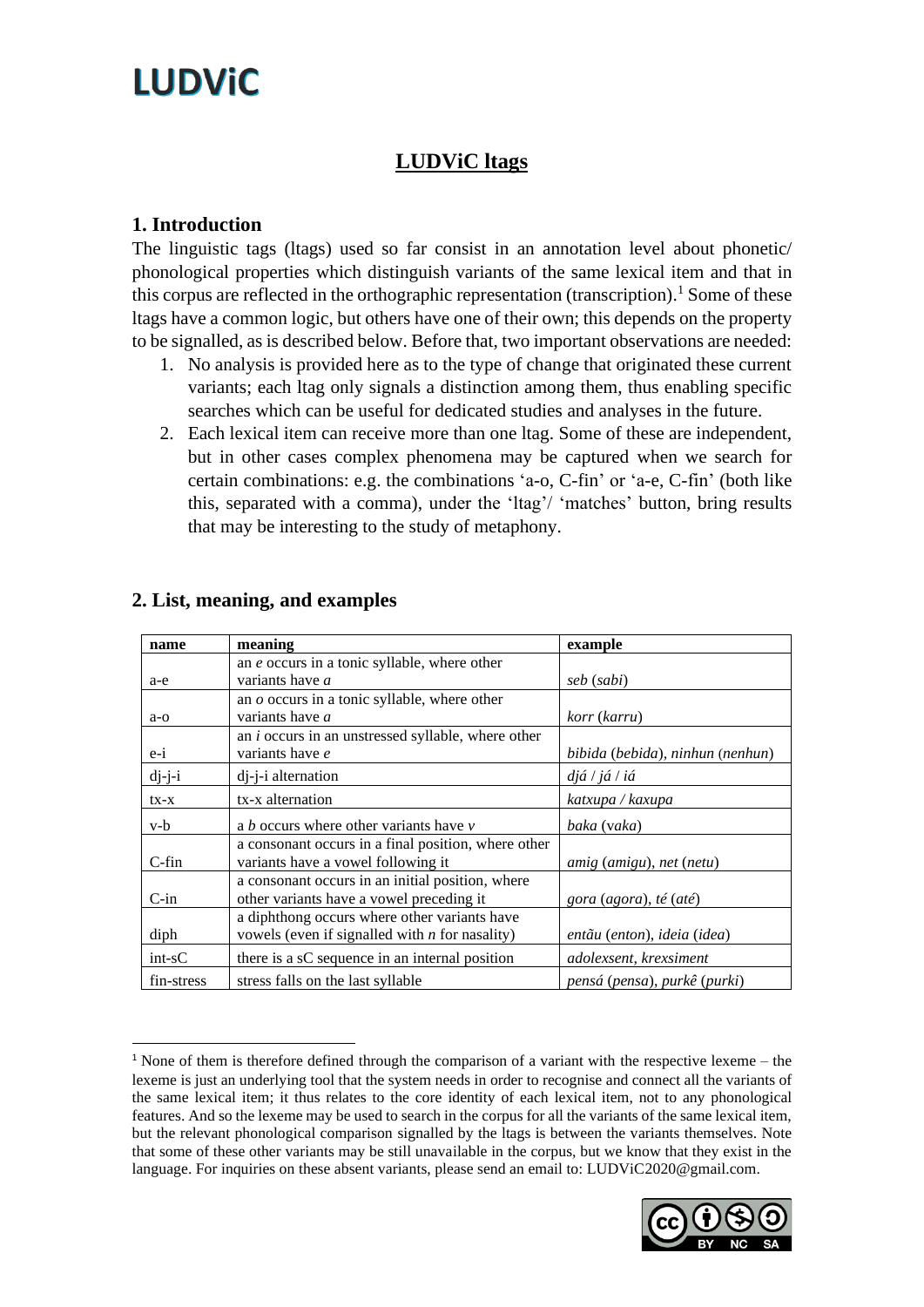# **LUDViC**

## **3. Description**

### **3.1.** *a-e*

This ltag is used to signal some cases, mostly typical of the northern varieties, in which an [e] occurs in a tonic syllable while other variants have an [a] in that same position.

#### **3.2.** *a-o*

This ltag is used to signal some cases, mostly typical of the northern varieties, in which an [o] occurs in a tonic syllable while other variants have an [a] in that same position.

### **3.3.** *e-i*

This ltag is used to signal some cases, mostly typical of the southern varieties, in which an [i] occurs in an unstressed syllable while other variants have [e] in that same position.

#### **3.4.** *dj-j-i*

This ltag is used to signal the alternation between these phonemes (*i* is a semi-vowel, [j]) at the onset of some syllables.

#### **3.5.** *tx-x*

This ltag is used to signal the alternation between these phonemes at some syllables' onset.

#### 3.6. *v-b*

This ltag is used to signal some cases where a *b* occurs as a syllable onset while other variants have a *v* in that same position.

#### **3.7.** *C-fin*

This ltag is used to signal the ending of a word in a consonant (mostly typical in the northern varieties) while other variants have this same consonant followed by a vowel (generally [i] or [u]).

#### **3.8.** *C-in*

This ltag is used to signal the starting of a word in a consonant (mostly typical in the southern varieties) while other variants have this same consonant preceded by a vowel.

#### **3.9.** *diph*

This ltag is used to signal the existence of diphthongs in contexts where other variants have vowels. These diphthongs may be either oral or nasal, but they are certainly falling (so what is missing in the vowel-only alternate is the second element of the diphthong; this does not mean, however, that the pronounced vowel is the same that exists in the diphthong version – sometimes it is not, as we see by the first example in the table on page one).